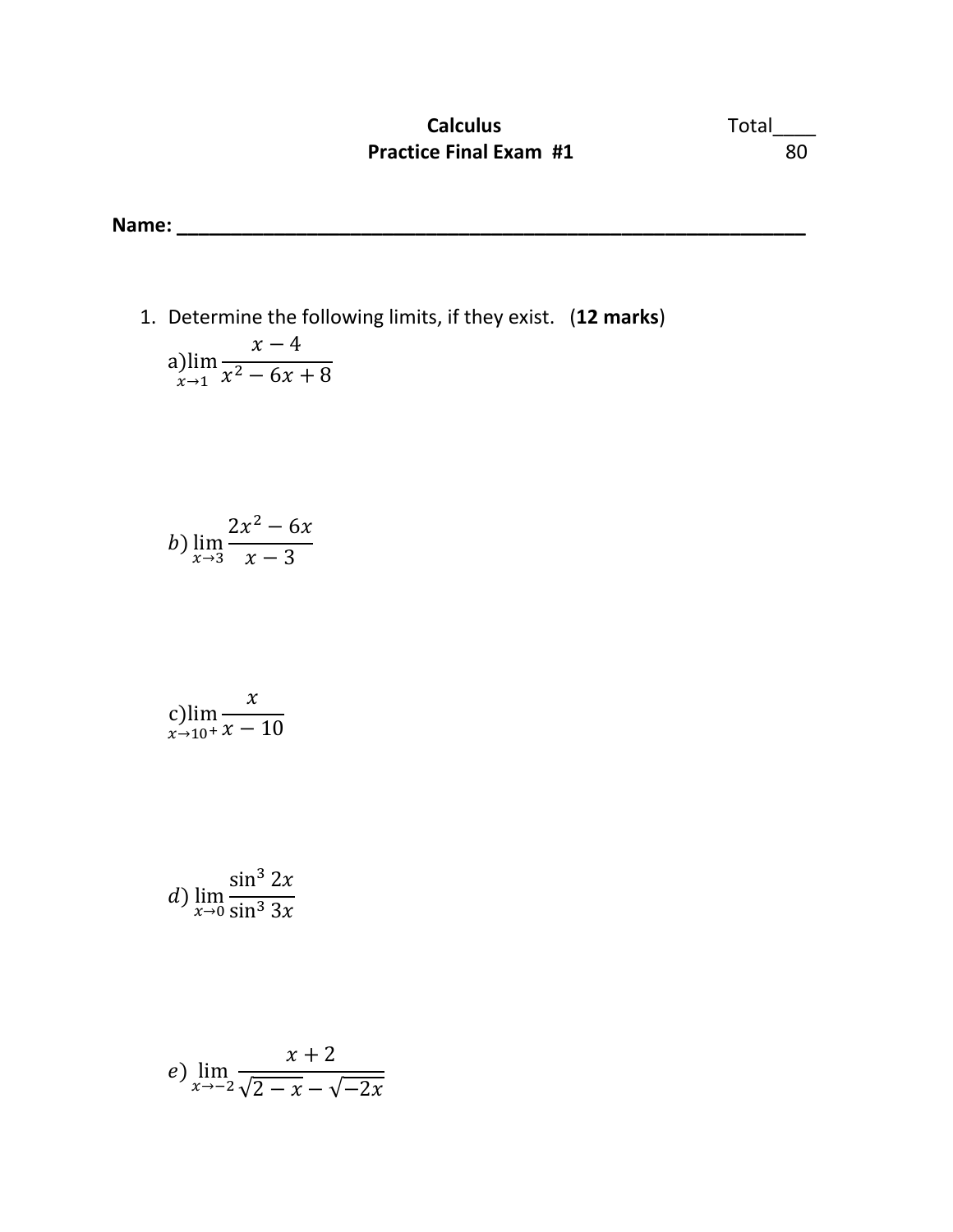$$
f) \lim_{x \to \infty} \frac{2x + 1}{4x - 3}
$$

2. Determine the derivative of the following functions. Do Not simplify your answers. (20 marks)  $\sim$ 

a) 
$$
f(x) = (2x^3 - 1)^7
$$

b) 
$$
y = x^6 - 2x^3 + \sqrt{x} - 3
$$

c) 
$$
f(x) = \sqrt{x^2 - x - 6}
$$

d) 
$$
y = \frac{x}{(x-1)^2}
$$

e) 
$$
f(x) = (x^4 + 1)^3(1 - 2x)
$$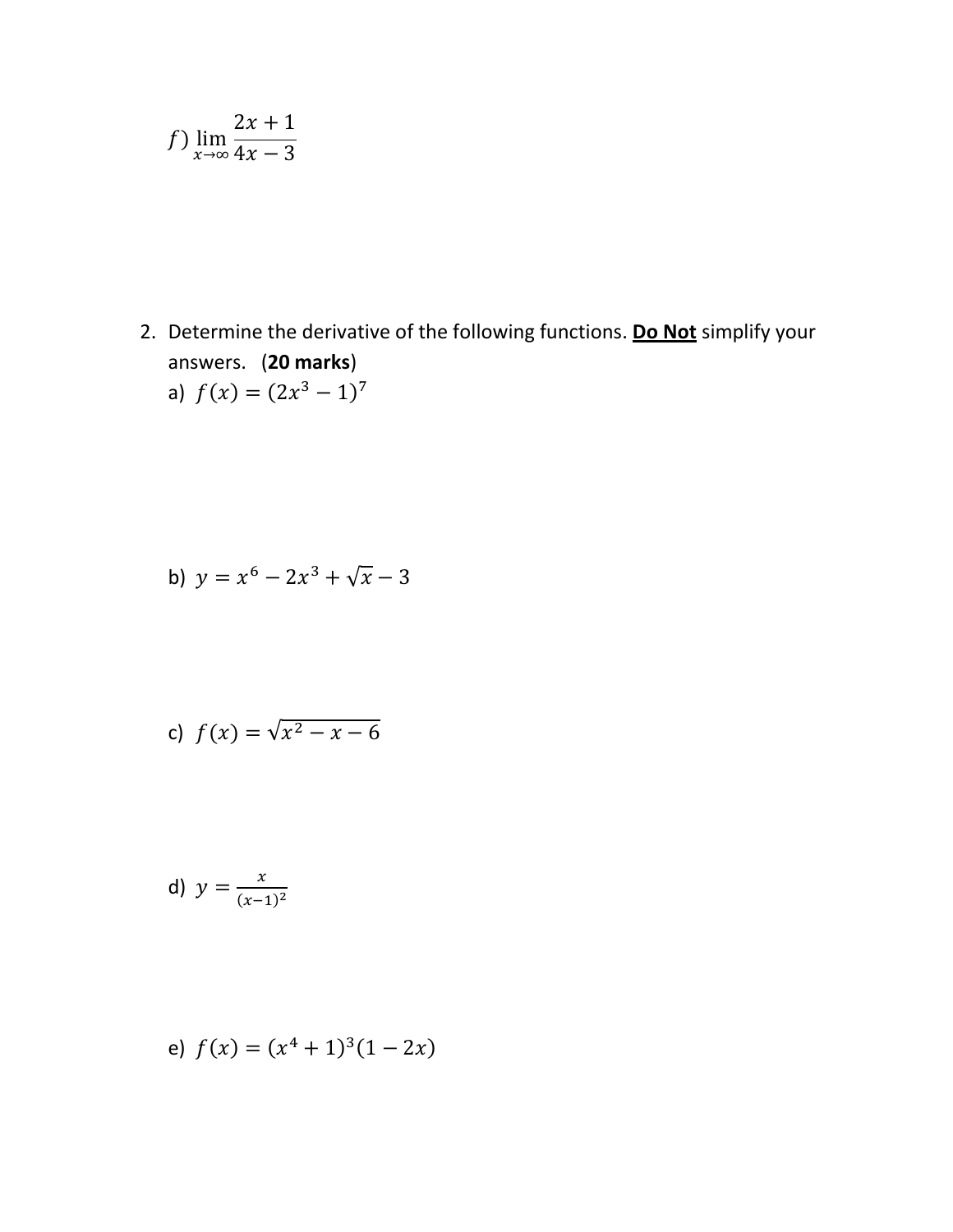f) 
$$
y = \cos(-4x)
$$

g) 
$$
f(x) = 2e^x
$$

h) 
$$
y = x \ln x - x
$$

i) 
$$
f(x) = \sqrt[3]{x}(1 + \cos x)^{10}
$$

j) 
$$
y = ln(2 - \cos x)
$$

3. Determine 
$$
\frac{dy}{dx}
$$
 for  $4x^3 - 6y^2 + 2y^2 - 6x = 0$  (3 marks)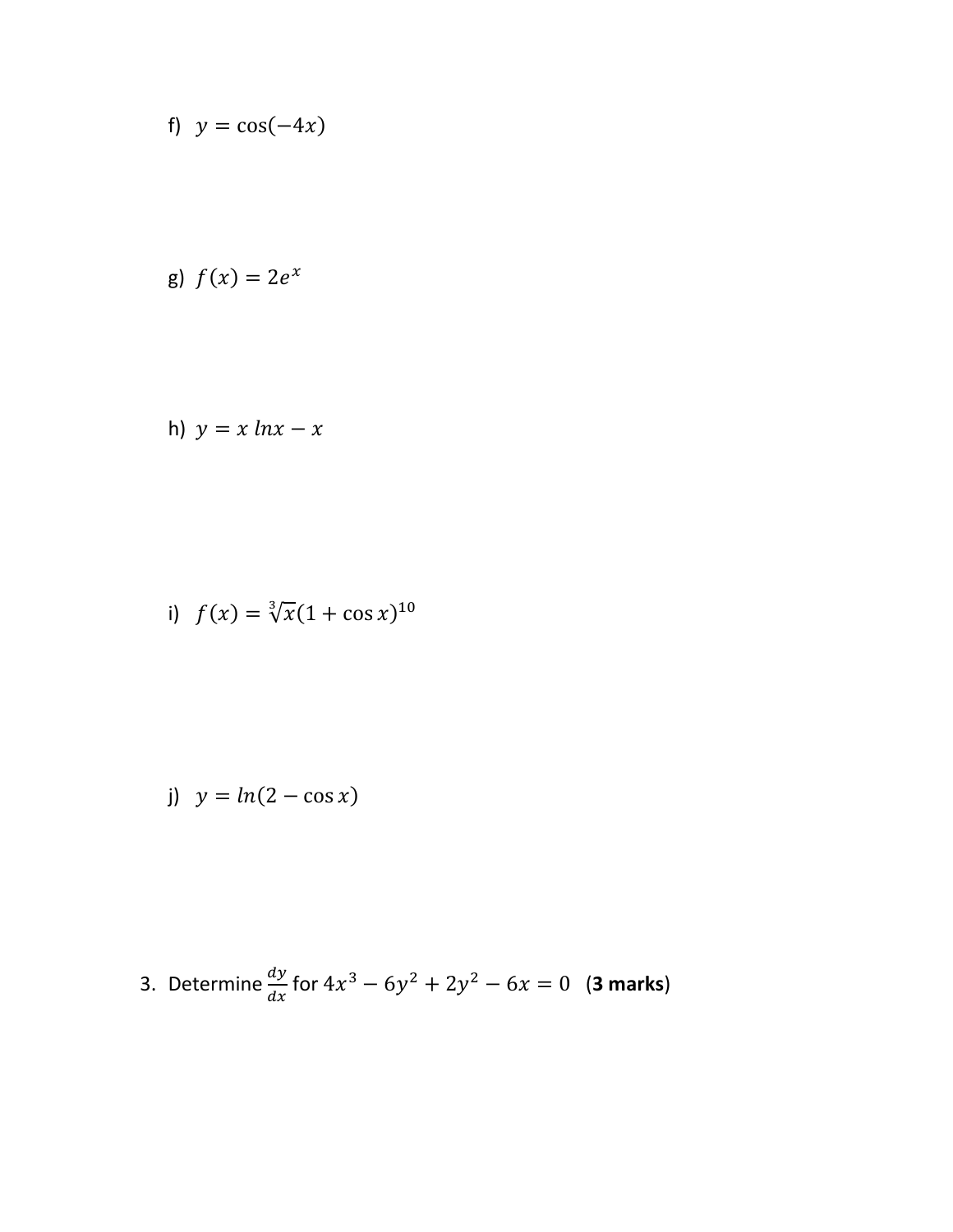4. Using the first derivative test, find the open intervals on which  $f(x)$  is increasing or decreasing. Find the coordinates of any local extrema.  $f(x) = x^3 - 3x + 2$  (6 marks)

5. Find the open intervals on which  $f(x)$  is concave up or concave down. Find the coordinates of any inflection points  $f(x) = 2x^3 + 24x^2 - 5x - 21$  (**5 marks**)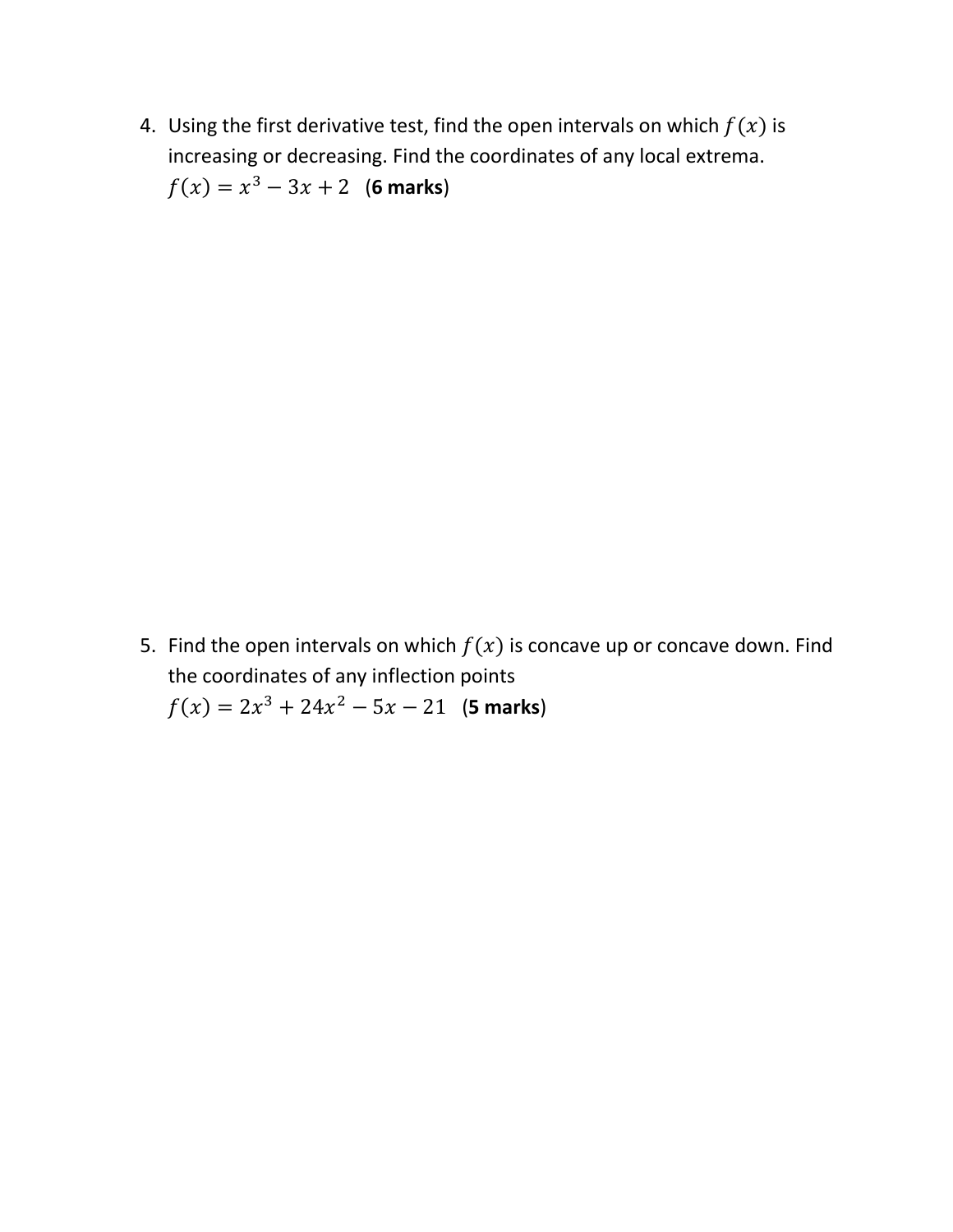6. Determine the equations of all vertical and horizontal asymptotes of &

$$
f(x) = \frac{x^2}{(x+2)^2}
$$
 (3 marks)

- 7. Solve any **three** of the following five problems (**15 marks**)
	- a) If a ball is dropped from the top of the CN Tower, 550 m above the ground, then its height in metres after *t* seconds is  $h = 550 - 5t^2, t \ge 0.$

i)When does the ball hit the ground?

ii)Find the velocity when the ball hits the ground.

b) How fast is the edge length of a cube increasing when the volume of the cube is increasing at a rate of  $144cm^3/sec$  and the edge length is 4cm?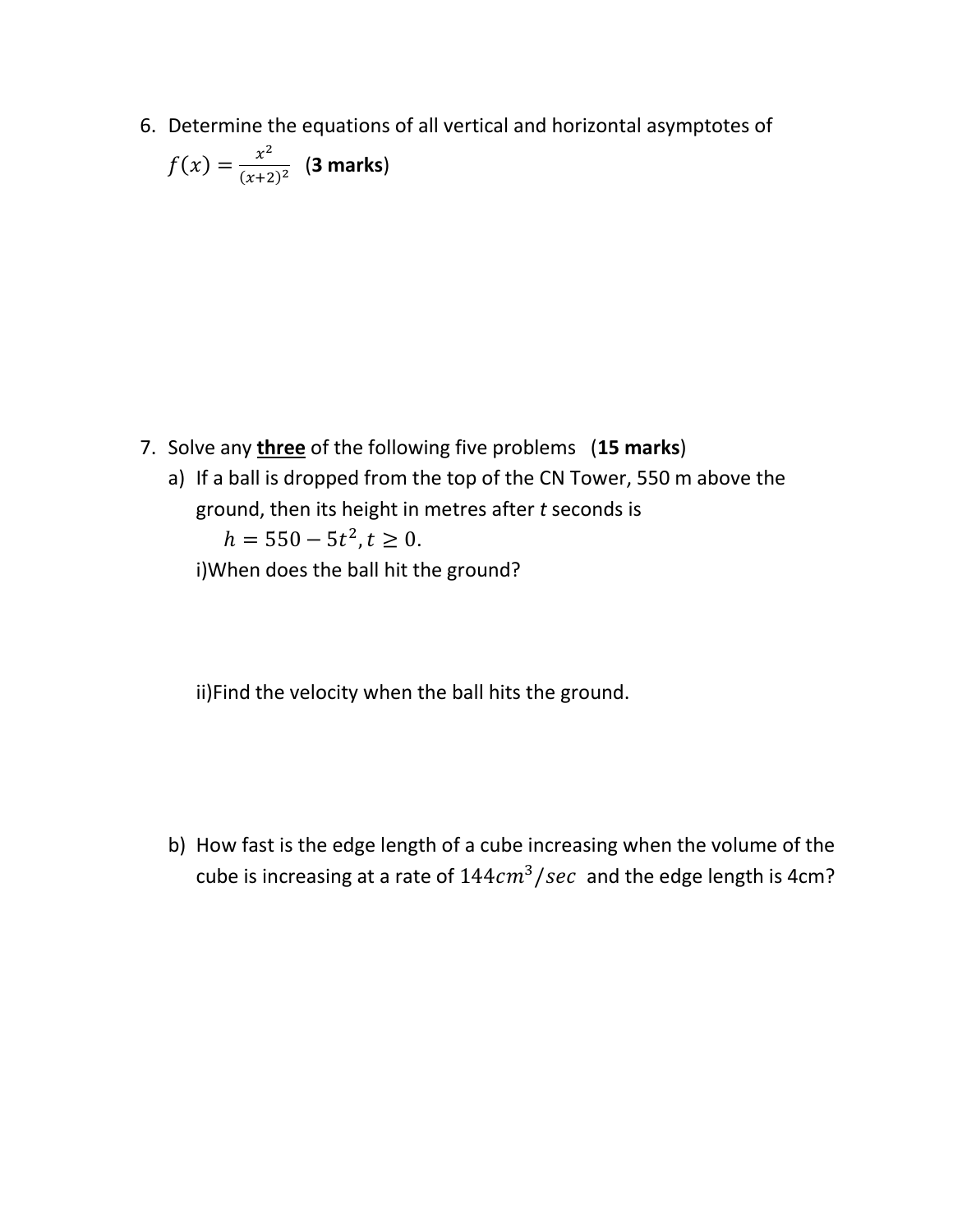c) A juice company is studying the most economical size for a 355ml juicebox. If a child's hand can only hold a box that is 4cm wide, what height and length of box uses the least material to make?

d) A farmer wants to fence two pens. If he has 300m of fence to use, what is the largest total pen size possible?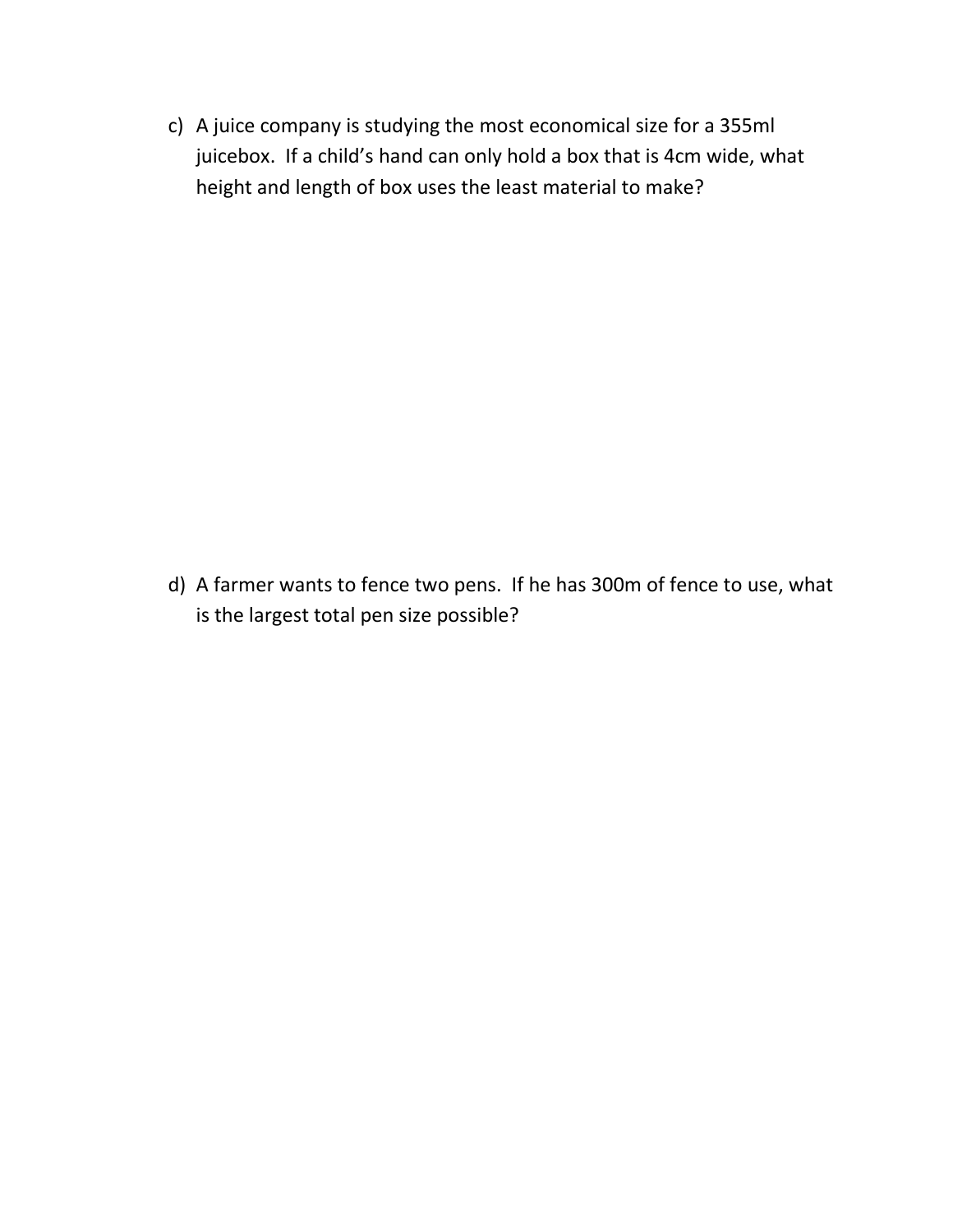e) Two automobiles start from point A at the same time. One travels west at 80 miles/hour and the other travels north at 45 miles/hour. How fast is the distance between them increasing 3 hours later?

8. Determine the following indefinite integrals by sight (6 marks) a)  $\int (3 - 3x - x^2) dx$ 

b)  $\int (3 \sin x + 4 \cos x) dx$ 

c)  $\int \sqrt[3]{x^4} dx$